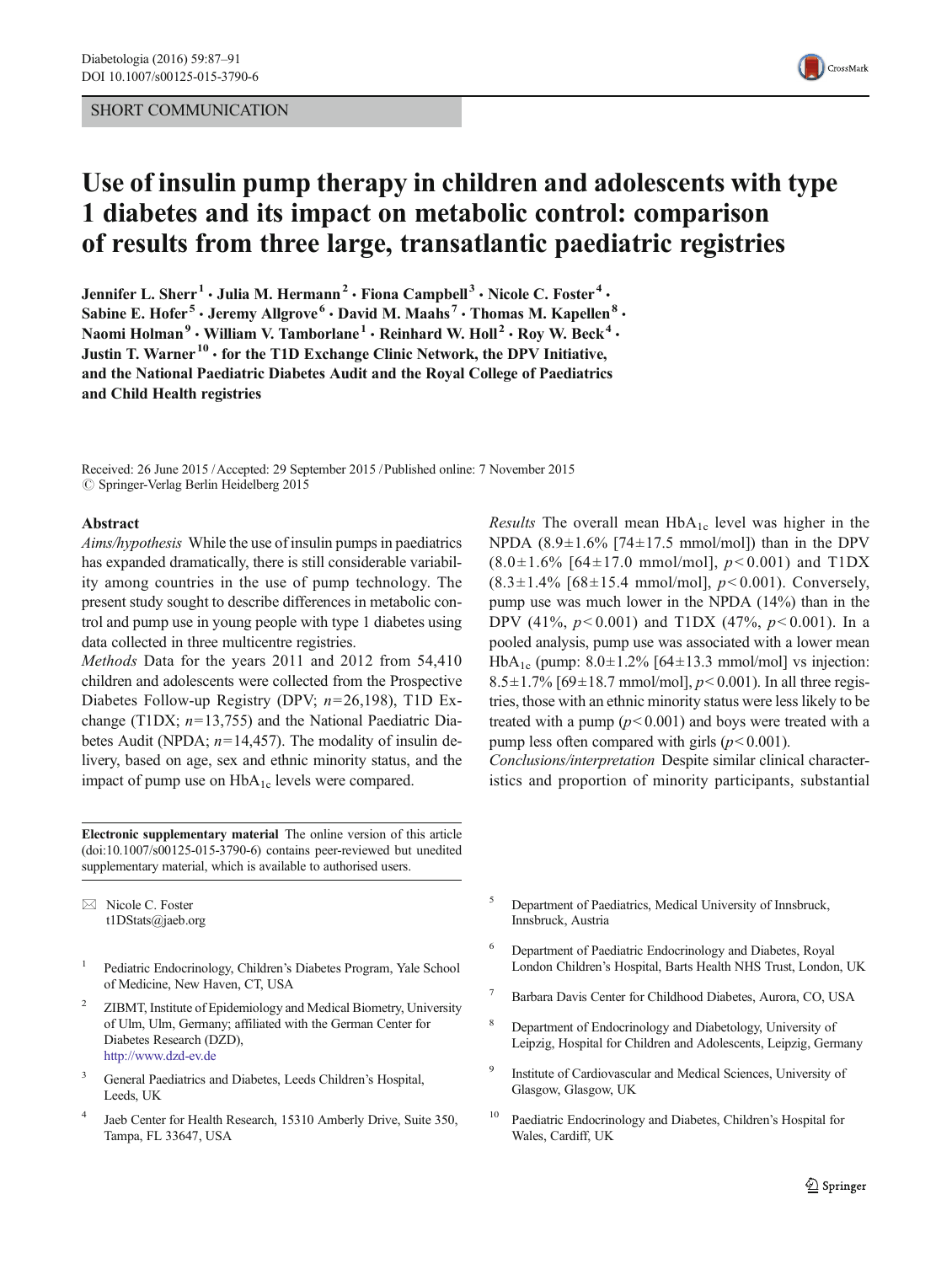differences in metabolic control exist across the three large transatlantic registries of paediatric patients with type 1 diabetes, which appears to be due in part to the frequency of insulin pump therapy.

Keywords Clinical outcomes . Continuous subcutaneous insulin infusion . DPV . Insulin pumps . National Paediatric Diabetes Audit . T1D Exchange clinic registry . Treatment modalities . Type 1 diabetes

#### Abbreviations

|            | T1DX T1D Exchange                                 |
|------------|---------------------------------------------------|
| <b>DPV</b> | Prospective Diabetes Follow-up Registry           |
|            | NPDA National Paediatric Diabetes Audit           |
| NICE       | National Institute for Health and Care Excellence |
| <b>SES</b> | Socioeconomic status                              |
|            |                                                   |

#### Introduction

Despite the introduction of continuous subcutaneous insulin infusion pump therapy  $\sim$ 35 years ago [\[1\]](#page-4-0), widespread translation of this technology into paediatric practice has only occurred in the last 15 years. Increased use of pumps in paediatric medicine has been driven by advancements in pump technology and recognition of the importance of lowering HbA<sub>1c</sub> levels to delay or prevent the vascular complications of diabetes [[2\]](#page-4-0). Small paediatric trials of pump therapy have shown that pump use is associated with lower  $HbA_{1c}$ levels, reduced hypoglycaemia and no concomitant rise in the prevalence of overweight/obesity [[3\]](#page-4-0). A recent large 7 year case–control study corroborated these findings by showing that pump therapy was associated with long-term lowering of  $HbA_{1c}$  levels [\[4](#page-4-0)].

In 2007, a joint consensus statement by leading paediatric diabetologists recommended that pump therapy should be considered in children and adolescents with suboptimal diabetes control, wide fluctuations in blood glucose levels regardless of  $HbA_{1c}$  and when the insulin regimen compromised lifestyle: indications for pump use that could be met by almost every young person with type 1 diabetes [\[5\]](#page-4-0). Nevertheless, variations in the support for and use of pump technology exist, even among developed Western countries. To address this issue, we compared data from three large registries of paediatric type 1 diabetes patients: the German/Austrian Prospective Diabetes Follow-up Registry (DPV), the US T1D Exchange (T1DX) and the English/Welsh National Paediatric Diabetes Audit (NPDA). We examined differences between the registries in frequency of pump therapy

based on age, sex and ethnic minority status, as well as the impact of pump use on  $HbA_{1c}$  levels.

#### Methods

Participants Participants in all three registries were included in the analysis if they had a history of type 1 diabetes, were aged <18 years, information was available on the insulin delivery modality, and they attended at least one office visit during 2011–2012, as reported previously [[6\]](#page-4-0). Sites for DPV and T1DX are listed in the electronic supplementary material (ESM) List of registry sites.

The DPV cohort included 26,198 participants from 209 sites. Since the clinical characteristics and patterns of pump use were similar in Germany and Austria, data from both countries were combined for analysis. The T1DX cohort included 13,755 children and adolescents enrolled between September 2010 and August 2012 at one of the 57 registry sites that care for paediatric patients. NPDA data were collected between April 2011 and March 2012 for 14,457 participants. As for the DPV, data from both England and Wales were combined for these analyses.

Explanatory variables The median Diabetes Control and Complications Trial standardised  $HbA_{1c}$  level (i.e. presented as a percentage), excluding any values obtained within 3 months of diagnosis, was computed for each participant [\[7](#page-4-0)]. Any use of a pump in the past year was categorised as pump use. Definitions of ethnic status for each registry were described previously [\[6](#page-4-0)].

Statistical methods Summary statistics were calculated within registries and overall. Kruskal–Wallis or  $\chi^2$  tests were performed to compare demographic and clinical characteristics among registries. The proportions of participants using pump therapy were tabulated by registry and by strata of explanatory variable. These analyses were repeated with multivariable logistic regression models, adjusting for age, diabetes duration, sex and ethnicity, to compare the rates of pump use between registries. Multivariable linear regression models were used to compare  $HbA_{1c}$  values among registries and between pump and injection users. Additional analyses were stratified by sex, age group and minority status. Statistical analyses were performed using SAS statistical software (version 9.4, SAS Institute, Cary, NC, USA). All  $p$  values are two-sided. A priori, in view of the large sample size and multiple comparisons, only  $p$  values <0.01 were considered statistically significant.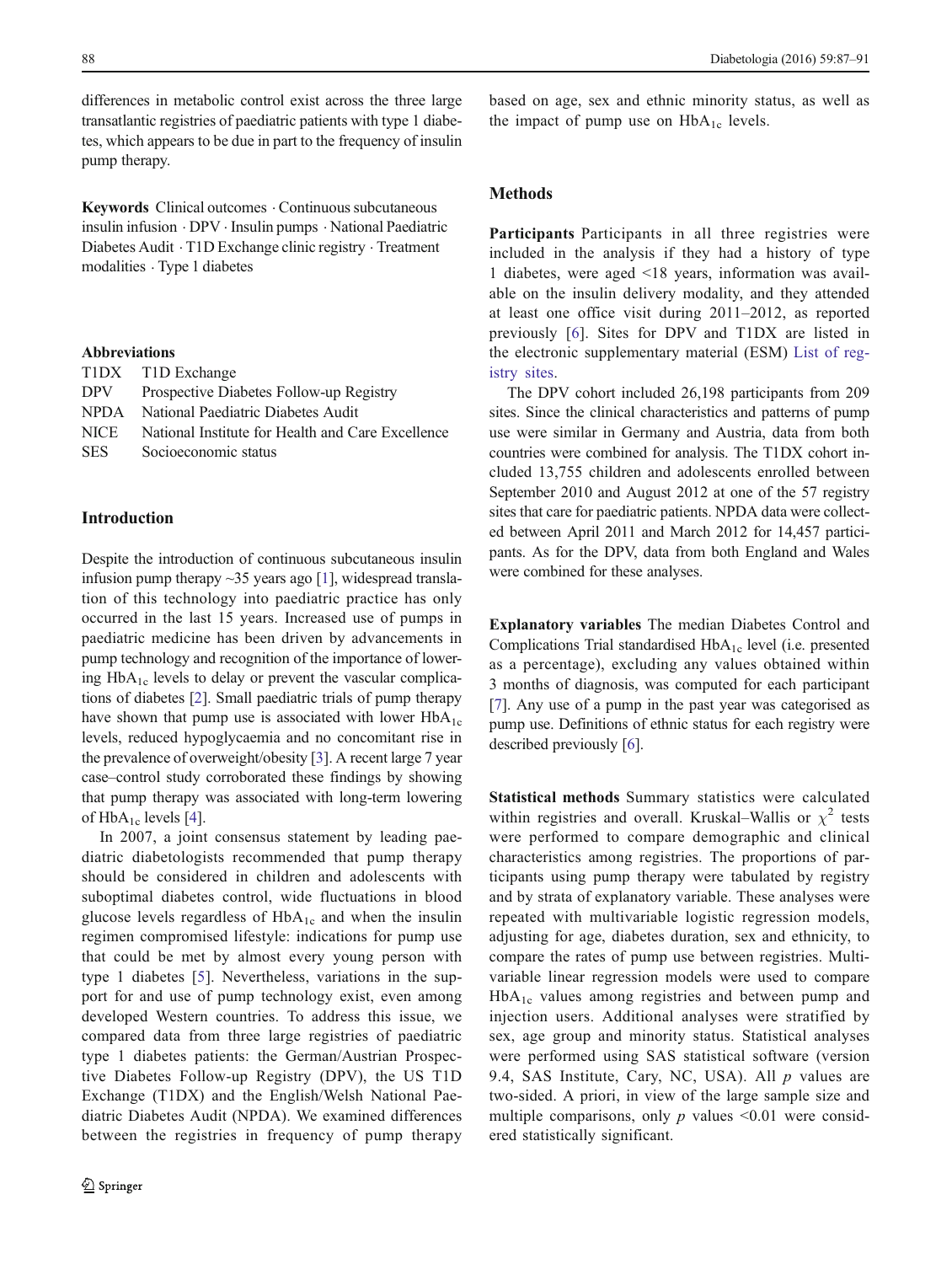#### **Results**

Demographic data are presented in Table 1. The threefold greater use of insulin pumps in the DPV and T1DX registries compared with the NPDA was the most striking difference  $(p<0.001)$ .

The mean unadjusted  $HbA_{1c}$  level was higher in NPDA  $(8.9\pm1.6\%$  [74 $\pm$ 17.5 mmol/mol]) vs DPV  $(8.0\pm1.6\%$  [64 $\pm$ 17.0 mmol/mol],  $p < 0.001$ ) and T1DX (8.3±1.4% [68± 15.4 mmol/mol],  $p<0.001$ ; Fig. [1\)](#page-3-0). Elevated HbA<sub>1c</sub> levels in NPDA were primarily due to higher  $HbA_{1c}$  values in injection patients  $(9.0\pm0.4\%$  [75 $\pm$ 4.4 mmol/mol]) compared with T1DX (8.5 $\pm$ 0.4% [69 $\pm$ 4.4 mmol/mol],  $p$ <0.001) and DPV  $(8.1 \pm 0.4\%$  [65 $\pm$ 4.4 mmol/mol],  $p < 0.001$ ). In all three registries combined, unadjusted  $HbA_{1c}$  levels in insulin pump users  $(8.0 \pm 1.2\%$  [64 $\pm$ 13.3 mmol/mol]) were significantly lower than in injection users  $(8.5 \pm 1.7\%)$  [69 $\pm$ 18.7 mmol/ mol],  $p < 0.001$ ).

The frequency of pump use differed by age across the three registries (ESM Fig. 1). In the DPV, ~70% of children aged <6 years vs 35–40% of older participants received insulin pump therapy. In the T1DX, the lowest rate of pump use was seen in the youngest cohort; in contrast, low rates of pump use were observed in all age groups in the NPDA (ESM Fig. 1).

Across all three registries, 22.1% of ethnic minority participants used pumps vs 34.5% of non-ethnic minority patients (OR 0.54 [95% CI 0.52, 0.57],  $p < 0.001$ ; ESM Fig. 2) even after adjustment for age, duration of diabetes, sex and registry (DPV, OR 0.62 [95% CI 0.58, 0.66]; T1DX, OR 0.40 [95% CI 0.37, 0.44]; NPDA, OR 0.50 [95% CI 0.45, 0.58]). Girls had a higher likelihood of being on pump therapy compared with boys (OR 1.22 [95% CI 1.17, 1.27]).

#### **Discussion**

In 54,410 children and adolescents with type 1 diabetes in three registries,  $HbA_{1c}$  levels were on average 0.5% (5.5 mmol/mol) lower in participants receiving insulin pump

Table 1 Participant characteristics by registry

vs injection therapy, a finding similar to that reported in a number of small, single-centre studies. However, <50% of young people in these five countries were receiving pump therapy. Pump use was limited even though the majority of participants had HbA<sub>1c</sub> levels that exceeded the glycaemic goal of  $HbA_{1c}$  (<7.5% [<58 mmol/mol]) recommended for children and adolescents with diabetes [\[8](#page-4-0)–[10](#page-4-0)].

The use of pump therapy in NPDA was only  $\sim 30\%$ of that in the DPV and T1DX registries, which could partially be related to national UK guidance from the National Institute for Health Care and Excellence (NICE) specifying that pumps should be considered for children <12 years of age provided that multiple daily injection therapy is considered impractical or inappropriate. Moreover, the use of pump therapy in patients aged >12 years is only recommended if an individual has disabling hypoglycaemia or if  $HbA_{1c}$  has remained high  $($ >8.5% [>69 mmol/mol]) on injection therapy [[11](#page-4-0)]. These limitations do not exist in the other countries. The rates of pump use by age differed between the registries. The youngest age group had the highest frequency of pump use in both the DPV and NPDA registries. Conversely, adolescents had the highest frequency of pump use in the T1DX, which may provide greater independence and autonomy and facilitate the transition of care that begins in adolescence.

Despite the presence of many similar clinical characteristics for participants in the three registries, the overall  $HbA_{1c}$ level was highest in the NPDA. This difference was not entirely explained by differences in pump use in the NPDA cohort because  $HbA_{1c}$  was higher in injection-treated and pump-treated patients in the NPDA compared with the other two registries. The difference in  $HbA_{1c}$  levels between injection-treated and pump-treated participants was greatest in the NPDA and smallest in the DPV.

The use of insulin pump therapy was lower in ethnic minorities in all three registries. As ethnic minority background and low socioeconomic status (SES) are often inter-related, it is possible that this relationship resulted from low SES rather than racial/ethnic factors.

| $\cdots \cdots$<br>$\frac{1}{2}$ and $\frac{1}{2}$ and $\frac{1}{2}$ and $\frac{1}{2}$ and $\frac{1}{2}$ and $\frac{1}{2}$ and $\frac{1}{2}$ and $\frac{1}{2}$ and $\frac{1}{2}$ and $\frac{1}{2}$ and $\frac{1}{2}$ and $\frac{1}{2}$ and $\frac{1}{2}$ and $\frac{1}{2}$ and $\frac{1}{2}$ and $\frac{1}{2}$ a<br>DPV $(n=26,198)$<br>$T1DX (n=13,755)$<br>NPDA $(n=14,457)$<br>Characteristic<br>$p$ value |  |
|---------------------------------------------------------------------------------------------------------------------------------------------------------------------------------------------------------------------------------------------------------------------------------------------------------------------------------------------------------------------------------------------------------------|--|
|                                                                                                                                                                                                                                                                                                                                                                                                               |  |
| 0.10                                                                                                                                                                                                                                                                                                                                                                                                          |  |
| $12.9(9.9-15.0)$<br>< 0.001                                                                                                                                                                                                                                                                                                                                                                                   |  |
| $4.1(1.8-7.0)$<br>< 0.0001                                                                                                                                                                                                                                                                                                                                                                                    |  |
| < 0.001                                                                                                                                                                                                                                                                                                                                                                                                       |  |
|                                                                                                                                                                                                                                                                                                                                                                                                               |  |
| < 0.001                                                                                                                                                                                                                                                                                                                                                                                                       |  |
| < 0.001                                                                                                                                                                                                                                                                                                                                                                                                       |  |
|                                                                                                                                                                                                                                                                                                                                                                                                               |  |

IQR, interquartile range; y, years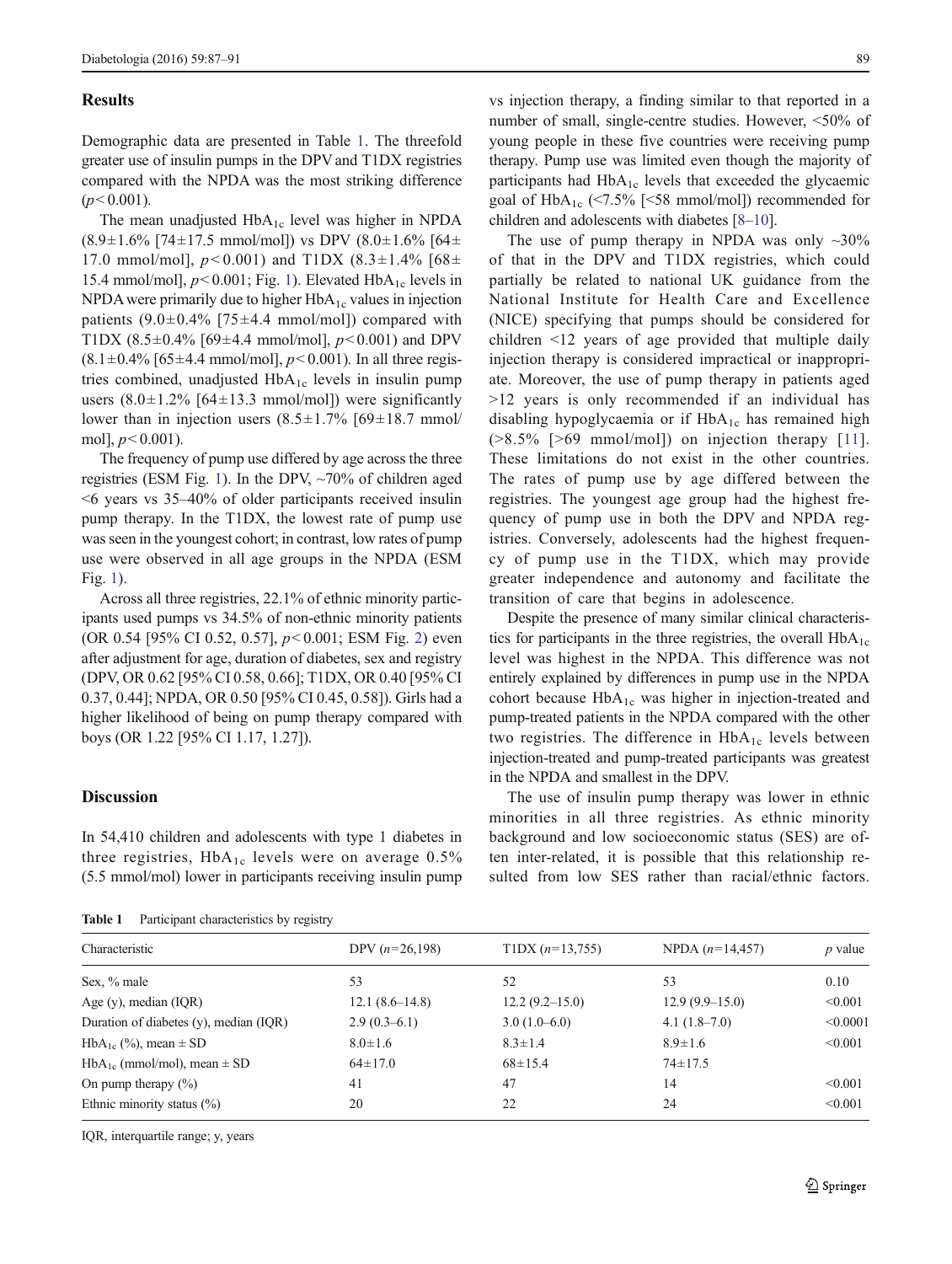<span id="page-3-0"></span>

Fig. 1 The overall mean  $HbA_{1c}$  (a), mean  $HbA_{1c}$  in participants using injection therapy (b) and mean  $HbA_{1c}$  in participants using pump therapy (c) by registry. Dashed lines represent an  $HbA_{1c}$  of 7.5% (58.5 mmol/ mol), the glycaemic target recommended for the paediatric population

Future investigations should focus on the reasons for the lower use of pumps in children and adolescents of ethnic minorities and advocacy efforts should be directed at assuring that all young people with type 1 diabetes have equal access to this insulin delivery modality, when appropriate. As pre-screening of individuals deemed suitable for pump therapy is often conducted by the clinical care team, those who are provided with the option of this insulin delivery modality frequently have more consistent follow-up and display better adherence to the prescribed medical regimen. Methods to motivate and encourage patients who are struggling or disengaged with their care need to be explored.

A limitation of the present study is that the period of pump use was not reported. It is possible that someone new to pump therapy may not have fully realised the benefits of pump therapy, which would have mitigated our ability to detect differences in metabolic control. Additionally, the present analysis included those within the first year after diagnosis; thus, it is possible that endogenous residual insulin production could have led to lower  $HbA_{1c}$  levels in those with the shortest disease duration. Interestingly, regardless of disease duration  $\approx$  2 years or  $\geq$  years), the use of insulin pumps was associated with lower  $HbA_{1c}$  levels across all three registries (ESM Table 1). In contrast to the other two population-based registries, all T1DX participants received their care at specialised, tertiary care centres. In addition, the mode of insulin delivery was submitted for only ~60% of patients in the NPDA.

It is important to note that the cross-sectional data reported in this paper primarily reflect the evolution of insulin pump therapy in paediatric care over the past 15 years rather than the current revolution in diabetes technology that is just beginning to be translated into better care for children with type 1 diabetes. As science and technology move closer to a mechanical solution to the problems of managing children and adolescents with type 1 diabetes, it will be even more important to ensure that our paediatric patients have access to such treatment advancements.

Acknowledgements We wish to thank the thousands of patients and their families who contributed to these registries/audits, as well as the numerous investigators.

Funding The T1DX is supported through the Leona M. and Harry B. Helmsley Charitable Trust. The DPV is supported through the German BMBF Competence Network Diabetes Mellitus (FKZ 01GI1106), which was integrated into the DZD as of January 2015. The NPDA is commissioned by the Healthcare Quality Improvement Partnership and delivered by the Royal College of Paediatrics and Child Health.

Duality of interest statement JMH, FC, JA, NCF, NH and JTW have no conflict of interest to report. JLS's non-profit employer has received research funding from Medtronic with no personal compensation to JLS. SEH has received payments for lectures from Lilly and Roche. DMM is on the advisory board for Insulet and his non-profit employer has received research funding from Medtronic and Dexcom. TMK has received payments for lectures (including service on speaker's bureaus) from Roche and Medtronic. WVT has received consultancy payments from Novo Nordisk, Sanofi and Medtronic. RWH's non-profit employer has received grants or has grants pending from Sanofi for research in type 2 diabetes and from Medtronic Switzerland for research on in-patient care. RWB's non-profit employer has received consultant payments on his behalf from Sanofi and Animas and a research grant from NovoNordisk with no personal compensation to RWB.

Contribution statement JLS researched data and wrote/edited the manuscript; JMH researched data, performed statistical analyses and wrote/edited the manuscript; NCF researched data and wrote/edited the manuscript; and FC, SEH, JA, DMM, TMK, NH, WVT, RWH, RWB and JTW researched data, contributed to data interpretation, and reviewed/ edited the manuscript. All authors reviewed and approved the final version of the manuscript. RWB is the guarantor of this work.